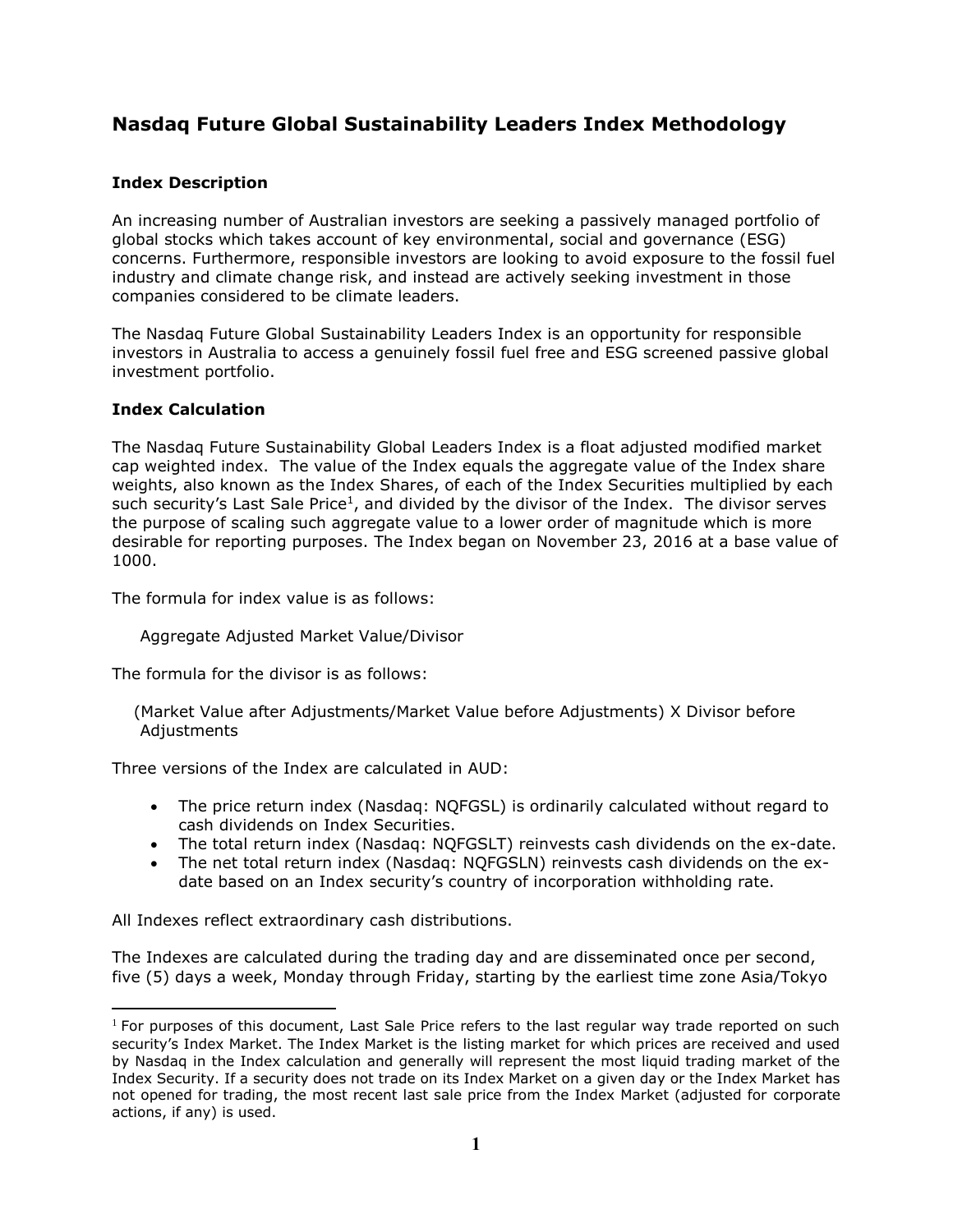and close by the latest time zone America/New York.

# **Eligibility**

Index eligibility is limited to specific security types only. The security types eligible for the index include common stocks, ordinary shares, depositary receipts, shares of beneficial interest and REITs.

## **Eligibility Criteria**

To be eligible for inclusion in the index, a security must meet the following criteria:

- a member of the Nasdaq Developed Markets Index (NQDM) excluding those listed on an exchange in -Australia;
- have a market capitalization of at least \$2 billion USD;
- have a minimum three-month average daily dollar trading volume of \$1 million USD;
- has been identified by the Responsible Investment Committee<sup>2</sup> as a "climate leader," being a company that has a carbon efficiency that places it in the top one-third of companies in its industry (where carbon efficiency is based on the greenhouse gas emissions from a company's operations, fuel use and supply chain, divided by its annual revenues) or is otherwise a superior performer on Scope 4 carbon emissions (also known as "avoided emissions");
- has been identified by the Responsible Investment Committee as having passed certain eligibility screens designed to exclude companies that have direct or significant exposure to the fossil fuel industry or that are engaged in other activities deemed inconsistent with responsible investment considerations (as further outlined below);
- one security per issuer is permitted<sup>3</sup>;
- may not have entered into a definitive agreement or other arrangement which would likely result in the security no longer being Index eligible; and
- may not be issued by an issuer currently in bankruptcy proceedings.

| <b>Industry/Activity</b> | <b>Exposure Limit</b><br><b>Guidelines (% of total</b><br>revenue) | <b>Explanatory notes</b>                                                                                                                        |
|--------------------------|--------------------------------------------------------------------|-------------------------------------------------------------------------------------------------------------------------------------------------|
| Fossil Fuels             | $0\%$                                                              | Companies which have fossil fuel<br>reserves, fossil fuel infrastructure,<br>or involved in the mining,<br>extraction, burning of fossil fuels. |

## *Responsible investment screening exclusions*

 $2$  The Responsible Investment Committee is an external advisory committee responsible for determining the list of securities that pass the "Climate Leader" and responsible investment screens outlined above.

 $3$  If an issuer has multiple securities, the security with the highest dollar trading volume will be selected for possible inclusion into the Index.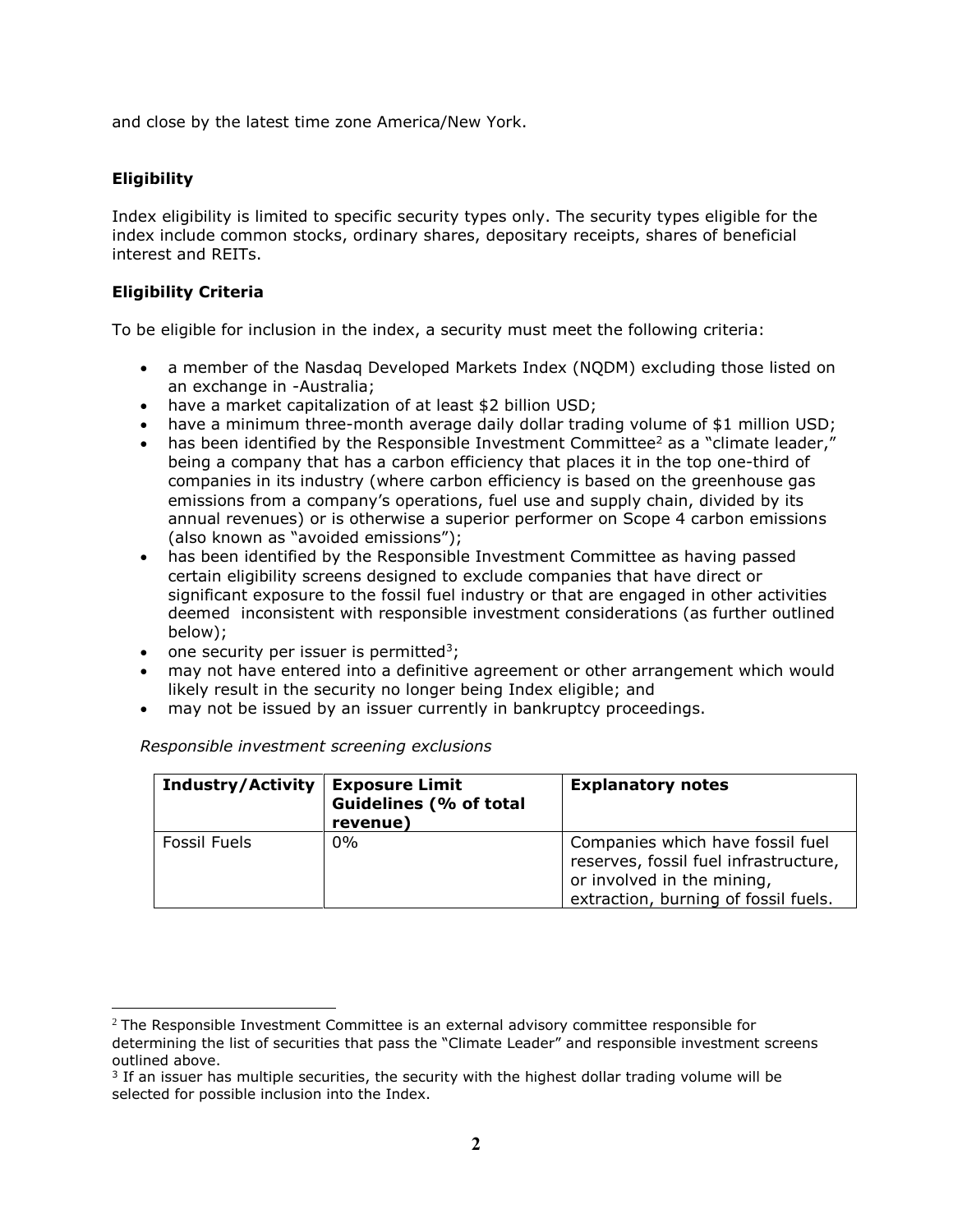| <b>Fossil Fuel Service</b> | 5% for products and                   | Companies which provide                                    |
|----------------------------|---------------------------------------|------------------------------------------------------------|
| Providers                  | services.                             | products, services or finance which                        |
|                            |                                       | is specific to and significant for the                     |
|                            | Exclude the largest global            | fossil fuel industry, as well as                           |
|                            | financiers of fossil fuels,           | companies with very high use of                            |
|                            | and financiers of significant         | fossil fuels*                                              |
|                            | fossil fuel infrastructure            |                                                            |
|                            |                                       | * except where more than 50% of                            |
|                            |                                       | company revenue is derived from                            |
|                            |                                       | renewable energy, resource                                 |
|                            |                                       | efficiency, environmental solutions                        |
|                            |                                       | or energy efficient products and                           |
|                            |                                       | services.                                                  |
| Gambling                   | 0% for casinos and                    |                                                            |
|                            | manufacture of gaming                 |                                                            |
|                            | products                              |                                                            |
|                            | 5% for distribution of                |                                                            |
|                            | gambling products                     |                                                            |
| Tobacco                    | 0% for production or                  |                                                            |
|                            | manufacture<br>5% for sale of tobacco |                                                            |
|                            | products                              |                                                            |
| Uranium and                | 0% for uranium mining and             |                                                            |
| Nuclear Energy             | nuclear energy                        |                                                            |
|                            | 5% for products and                   |                                                            |
|                            | services to nuclear energy            |                                                            |
| Armaments and              | 0% for manufacture of                 |                                                            |
| Militarism                 | armaments and weapons                 |                                                            |
|                            | 5% for specific and                   |                                                            |
|                            | significant services to               |                                                            |
|                            | military and armaments                |                                                            |
|                            | manufacture                           |                                                            |
| Destruction of             | 0%                                    | Companies which have direct                                |
| Valuable                   |                                       | negative impact on recognised                              |
| Environments               |                                       | World Heritage and High                                    |
|                            |                                       | Conservation areas.                                        |
| Animal Cruelty             | 0%                                    | Companies involved in live animal                          |
|                            |                                       | export, animal testing for cosmetic                        |
|                            |                                       | purposes, factory farming, or                              |
|                            |                                       | controversial animal products                              |
|                            |                                       | (ivory, foie gras etc.).                                   |
| Chemicals of               | 0%                                    | Companies which produce or use                             |
| Concern                    |                                       | chemicals of concern recognised                            |
|                            |                                       | by UN Environmental Program,                               |
|                            |                                       | Gold and Silver miners,                                    |
|                            |                                       | controversial agricultural                                 |
|                            | 0%                                    | chemicals.                                                 |
| Mandatory<br>Detention of  |                                       | Companies which operate<br>detention centres or for-profit |
| Asylum Seekers             |                                       | prisons.                                                   |
| and for-profit             |                                       |                                                            |
| prisons                    |                                       |                                                            |
|                            |                                       |                                                            |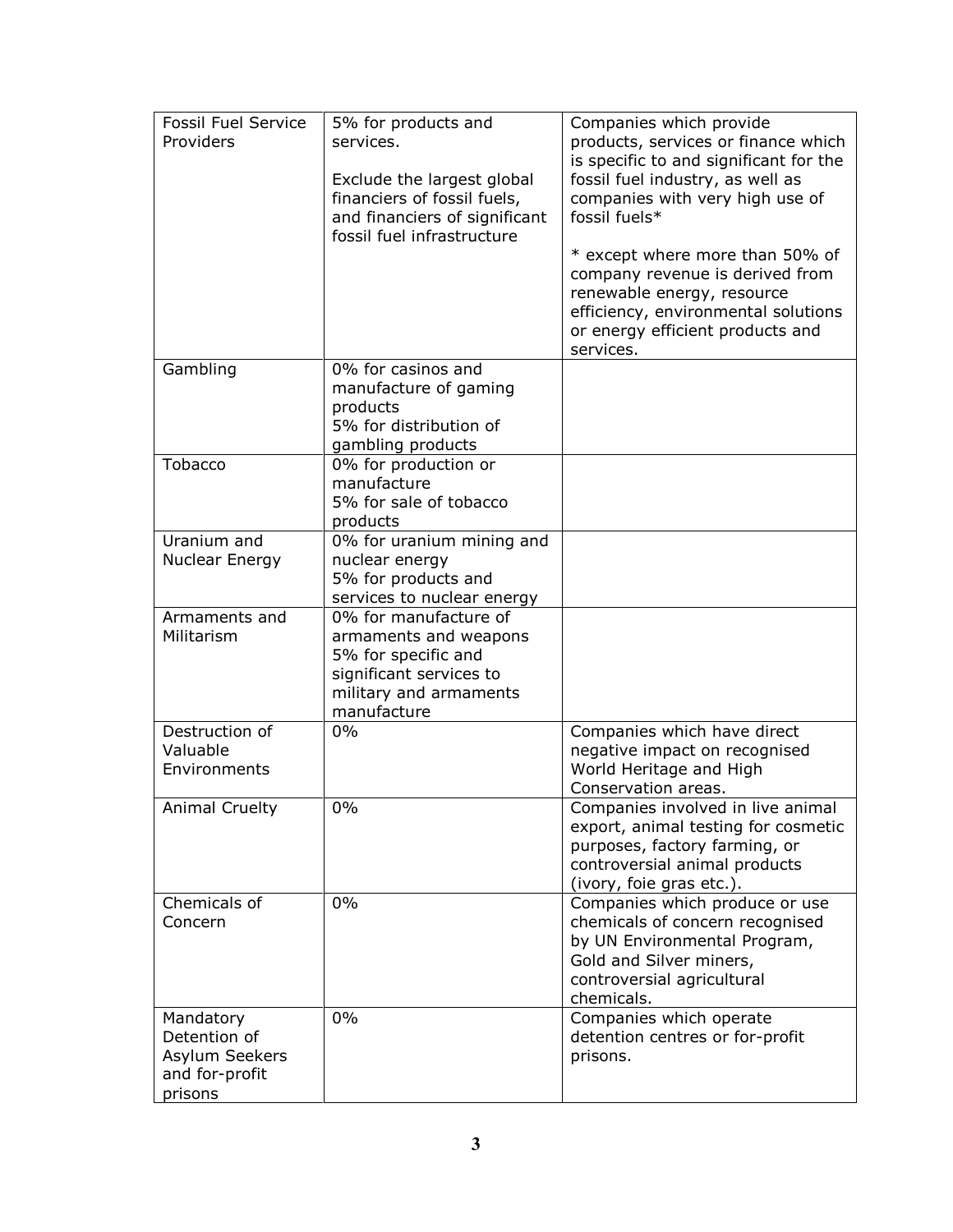| Alcohol                    | 20%                                 | Companies which produce or sell<br>alcohol.                                                                             |
|----------------------------|-------------------------------------|-------------------------------------------------------------------------------------------------------------------------|
| Junk Foods                 | 33%                                 | Companies which produce or sell<br>junk foods.                                                                          |
| Pornography                | 0% for production of<br>pornography |                                                                                                                         |
| Human and Labour<br>Rights | n/a                                 | Evidence of human rights<br>violations including child labour,<br>forced labour, sweatshops, bribery<br>and corruption. |
| <b>Board Diversity</b>     | n/a                                 | No women on board of directors.                                                                                         |

A company exposed to significant ESG-related reputational risk or controversy may also be excluded where the Responsible Investment Committee considers that its inclusion would be inconsistent with the values of the Index.

## **Index Evaluation**

The Index is evaluated annually in May. At each evaluation, the Responsible Investment Committee will provide Nasdaq with a list of globally sustainable companies as they have identified. The securities ranked 1-200 by market capitalization are selected. If less than 5 of the 200 securities are Climate Leaders based on Scope 4 carbon avoidance then Scope 4 Climate Leader companies will replace the companies with the lowest market capitalization in the index until 5 stocks are Scope 4 Climate Leaders or until there are no additional Scope 4 Climate Leaders to add to the Index. Security additions and deletions are made effective after the close of trading on the third Friday in May.

In order to mitigate turnover in the Index, the following buffer rules are applied:

- A current component in the Index which falls outside the top 200 securities by market capitalization will be retained provided it is ranked within the top 230 securities by market capitalization and provided it satisfies the other eligibility criteria;
- A current component in the Index whose carbon efficiency falls below the top onethird of companies in its industry will be retained in the Index provided it has a carbon efficiency that places it within the top 40% of companies in its industry and provided it satisfies the other Index eligibility criteria.

Additionally, if at any time during the year other than the Evaluation, an Index Security no longer meets the Eligibility Criteria, or is otherwise determined to have become ineligible for inclusion in the Index, the security is removed from the Index and is not replaced. Ordinarily, a security will be removed from the Index at its Last Sale Price. If, however, at the time of its removal the Index Security is halted from trading on its primary listing market and an official closing price cannot readily be determined, the Index Security may, in Nasdaq's discretion, be removed at a zero price. The zero price will be applied to the Index Security after the close of the market but prior to the time the official closing value of the Index is disseminated, which is ordinarily 17:16:00 ET.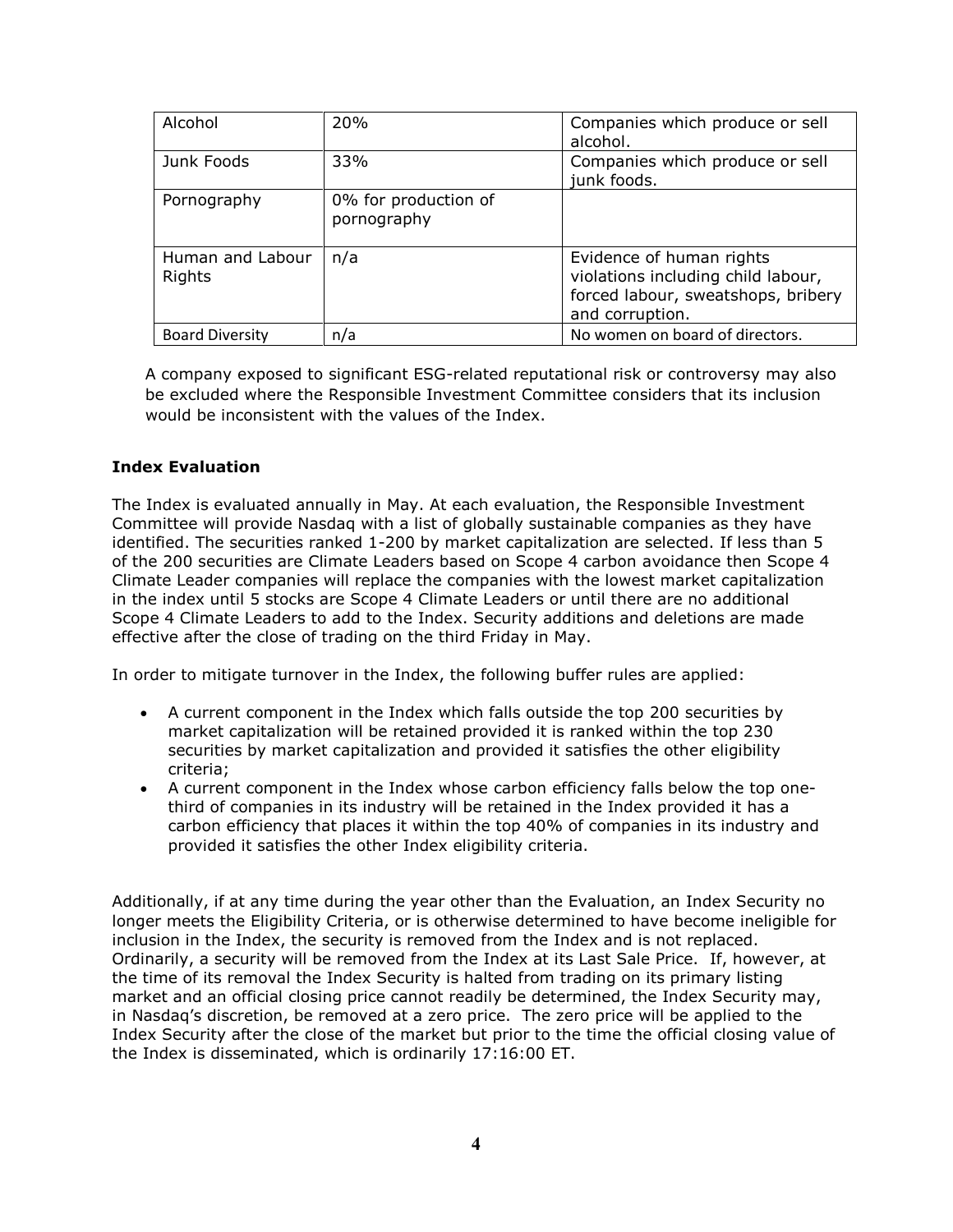#### **Index Maintenance**

Index Share changes are not made during the quarter however changes arising from stock dividends and stock splits are made to the Index on the evening prior to the effective date of such corporate action. In the case of certain spin-offs or rights issuances, the price of the Index Security is adjusted.

A special cash dividend announced by the listing exchange, will result in an adjustment to the Last Sale Price of an Index Security prior to market open on the ex-date for the special amount distributed. A corresponding adjustment will be made to the Index Shares of the security such that the weight of the Index Security will not change as a result of the action. A special dividend may also be referred to as extra, extraordinary, non-recurring, one-time, unusual, etc.

Ordinarily, whenever there is a change in an Index Security or a change to the price of an Index Security due to spin-offs, rights issuances or special cash dividends as mentioned above, the divisor is adjusted to ensure that there is no discontinuity in the value of the Index which might otherwise be caused by any such change. All changes are announced in advance and are reflected in the Index prior to market open on the Index effective date.

## **Index Rebalancing**

The Index employs a modified market capitalization weighting methodology.

Under the methodology, each security is assigned its market capitalization weight such that:

- 1. no single security can have a weight of more than 4.0% in the Index; and
- 2. the aggregate Industry Weights of the Index cannot exceed the corresponding Industry Weight of the NQDM Index by more than 3.0%. 4

At each May evaluation, the Index is rebalanced such that the maximum weight of any single security does not exceed 4.0% of the Index. The excess weight of any capped security is distributed proportionally across the remaining securities in the Index. If, after this process, any ICB Industry exceeds the benchmark ICB Industry weight by more than 3.0%, that ICB Industry is capped at the benchmark ICB Industry weight + 3.0%. The excess weight is distributed proportionally among the ICB Industries that were not capped and to securities that were not already capped at 4.0%.

The modified market capitalization weighting methodology is applied to each Index Security using the Last Sale Price of the security at the close of trading on the last trading day in March. Index Shares are then calculated multiplying the weight of the security derived above by the new market value of the Index and dividing the modified market capitalization for each Index Security by its corresponding Last Sale Price. The changes are effective after the close of trading on the third Friday in May.

Nasdaq may, from time to time, exercise reasonable discretion as it deems appropriate in order to ensure Index integrity.

<sup>&</sup>lt;sup>4</sup> Industry Weight is based on the Industry code assigned to index components by the Industry Classification Benchmark (ICB) taxonomy.